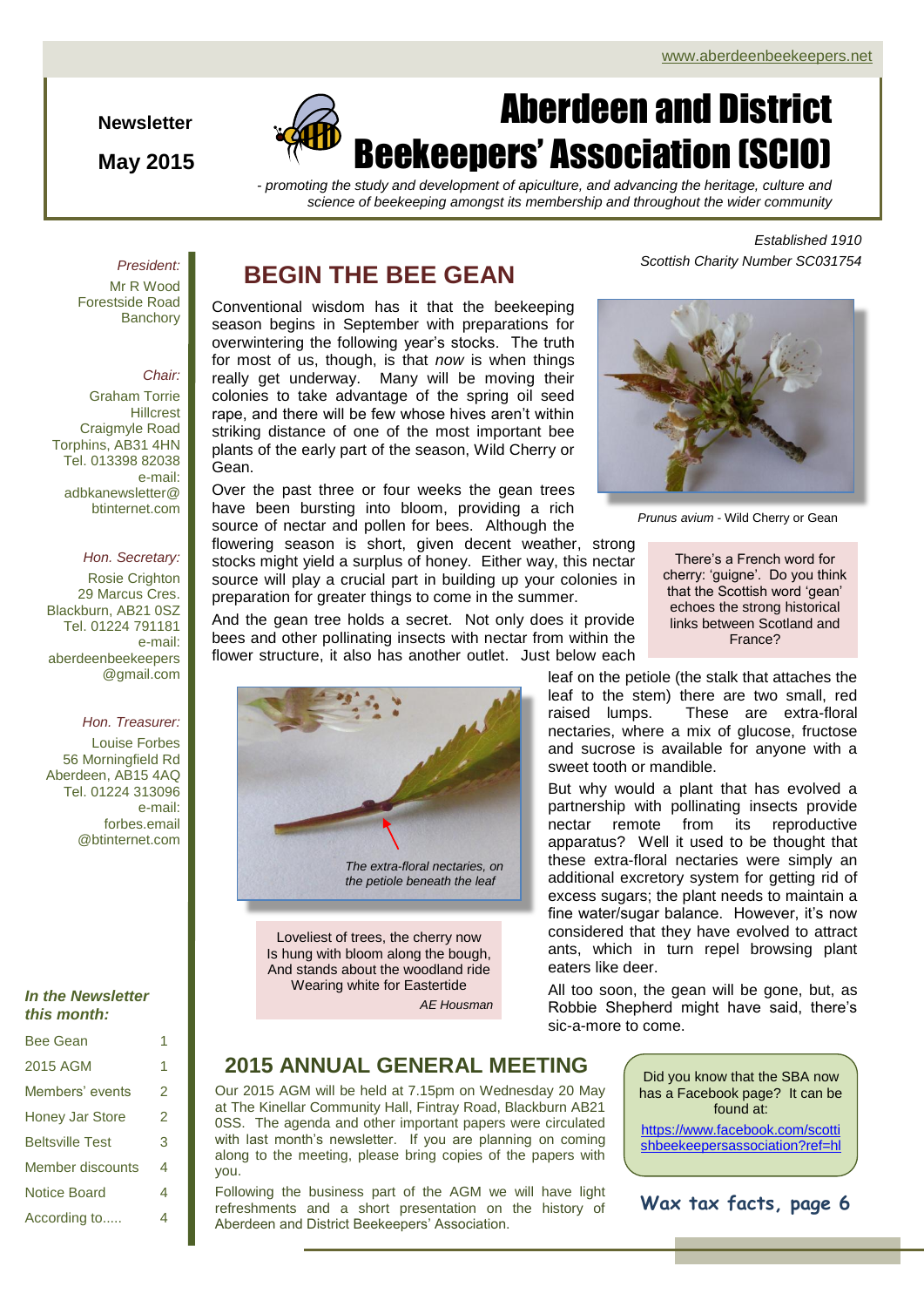## Page 2 of 4 ADBKA Newsletter

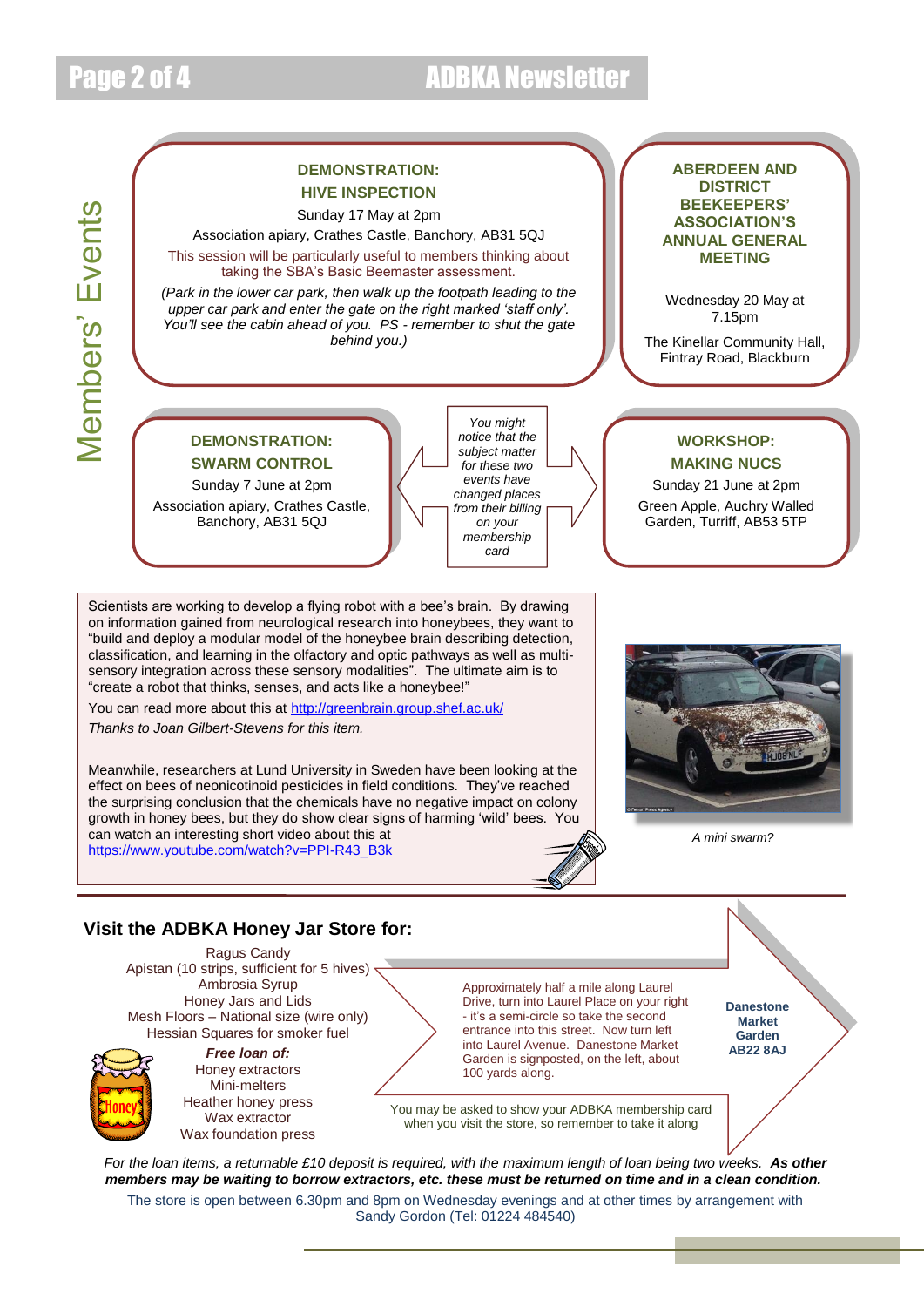## Page 3 of 4 ADBKA Newsletter

### Pyrethroid Resistance **THE BELTSVILLE TEST**

Beltsville is a small town in Maryland, USA, with around the same population as Peterhead. It began life in the  $17<sup>th</sup>$  century as a plantation community, growing tobacco to feed the new fashion for smoking in England, but is now home to one of the largest centres of agricultural scientific research in the world. This includes a bee research laboratory, where a test was developed to determine whether specific populations of *Varroa* mites were developing resistance to synthetic pyrethroids, the active ingredients in the common *Varroa* treatments Apistan*®* and Bayvarol*®*.

Here is the UK's National Bee Unit's simplified version of the **Beltsville Test**:

*Synthetic pyrethroids* are a class of chemicals that mimic the properties of a naturally occurring substance called pyrethrum, which was originally extracted from East African chrysanthemums and was known to have an insecticidal effect. The particular pyrethroid in Apistan*®* is called taufluvalinate; Bayvarol*®* strips contain flumethrin.

**1.** Cut a 9mm x 25mm piece from an Apistan® strip and staple it to the centre of a piece of thin card about 75mm x 125mm in size.

**2.** Place the card in a 500ml jar, or 1lb. honey jar, with the strip facing inwards.

**3.** Prepare a 2-3mm mesh cover to close the jar. Plastic greenhouse shading mesh is ideal. Cut a piece larger than the opening so that it can be folded back overthe open end of the jar and secured using a strong elastic band.

**4.** *Take precautions not to sample the queen***.** Shake adult bees from 1 or 2 brood combs into a container such as an upturned roof or washing up bowl. Gently scoop up bees with the jar until it is half full.

**5.** Place a sugar cube in the jar and seal off using the mesh. Store in the dark at room temperature with the mesh uppermost.

**6.** After 24 hours hit the upturned jar with the palm of your hand over whitepaper Repeat two more times to dislodge any mites. Count the mites knocked out.

**7.** Immerse the bees in the jar into a solution of water and washing up liquid(strong washing up strength).

**8.** Wash the dead bees to remove any remaining mites. Place the bees in a coarse kitchen sieve that will hold bees but let *Varroa* mites through. Secure a honey straining cloth or jelly bag under the sieve to retain mites. Place under a fastrunning tap or tap with a shower fitting to wash any remaining mites off the bees. Countthe number of mites washed off. Dispose of the dead bees and mites in a suitableway, such as composting.

**9.** If the total number of mites is less than 5 discard the results.



*The equipment you'll need for carrying out the test*

**10.** Calculate the efficacy as a percentage. Multiply the number of mites knocked down by 100 and divide by the total number of mites i.e. the number knockeddown plus those washed off. If the answer is less than 50% it indicates that a resistance problem is likely.

**11.** Please complete the Voluntary *Varroa* Resistance form VVRT(1) and return itto the National Bee Unit. A copy of this form is obtainable at [www.nationalbeeunit.com](http://www.nationalbeeunit.com/) or the NBU



### *Some thoughts on the ethics of this:*

The 150 or so bees that you take for the test are destined to be trapped in the jar for 24 hours, and then drowned. This is certain to strike some beekeepers as excessively cruel. On the other hand, *Varroa* infestation holds the prospect of a devastating and ultimately fatal outcome for the whole colony. Where there is no resistance amongst the mite population, these pyrethroid treatments are highly effective. So, knowing the degree of resistance can lead to informed decisions when it comes to dealing with your *Varroa* problem.



Having said that, the procedure set out by the National Bee Unit provides for a food source for the jarred bees, but not for water, which they will surely need to dissolve and consume the sugar cube. A few drops of water can easily be placed on the top of the mesh cover by touching it lightly with a finger wetted under a tap.